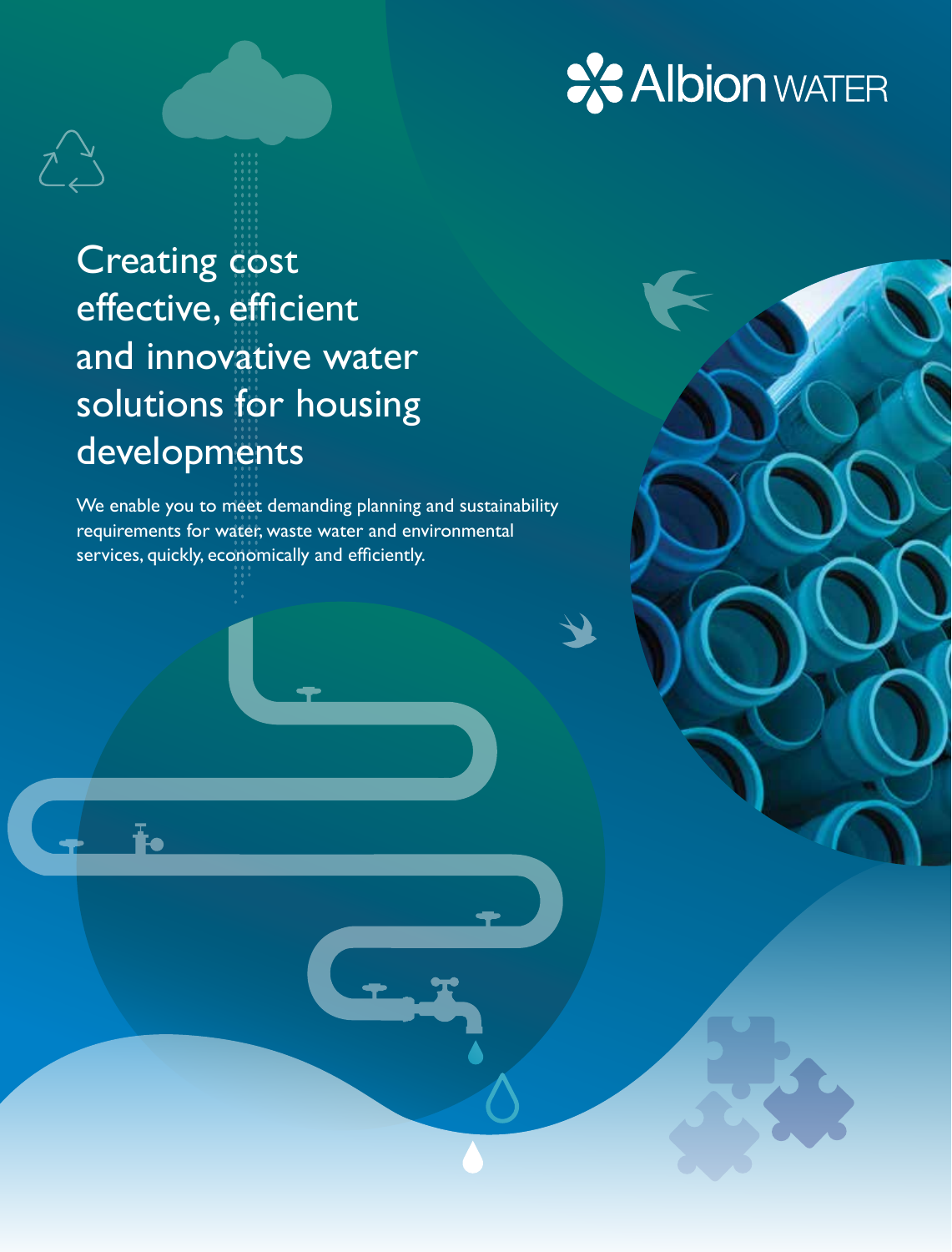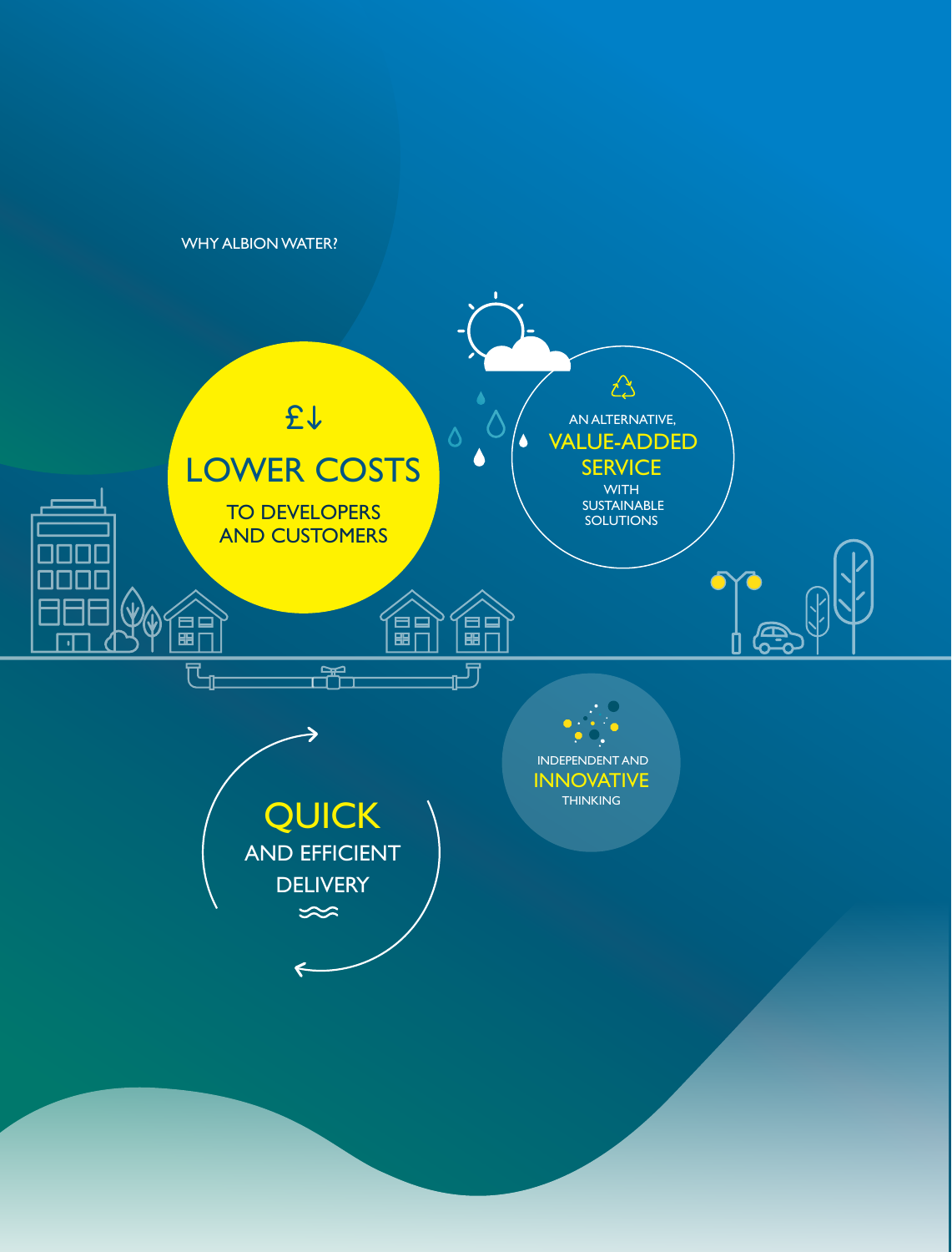### ABOUT US

# At Albion Water, we know how challenging new developments can be.

We're here to ease that process and provide you with cost effective, efficient and innovative water solutions that will best suit your site needs and serve the communities you develop. We provide water and waste water services that are not only competitively priced but are environmentally focused and can enhance developments, making them attractive places to live or work.

With our proven track record of working with some of the UK's largest developers and house builders, we have experience in providing solutions quickly and efficiently whilst tackling issues that monopoly water companies may not be able to address. And you'll have the peace of mind that we are licensed by Ofwat, obtain environmental licences from the Environment Agency and the water we supply is regulated by the Drinking Water Inspectorate.

When it comes to new developments – either commercial or domestic – we're here to support you through the range of services we offer.

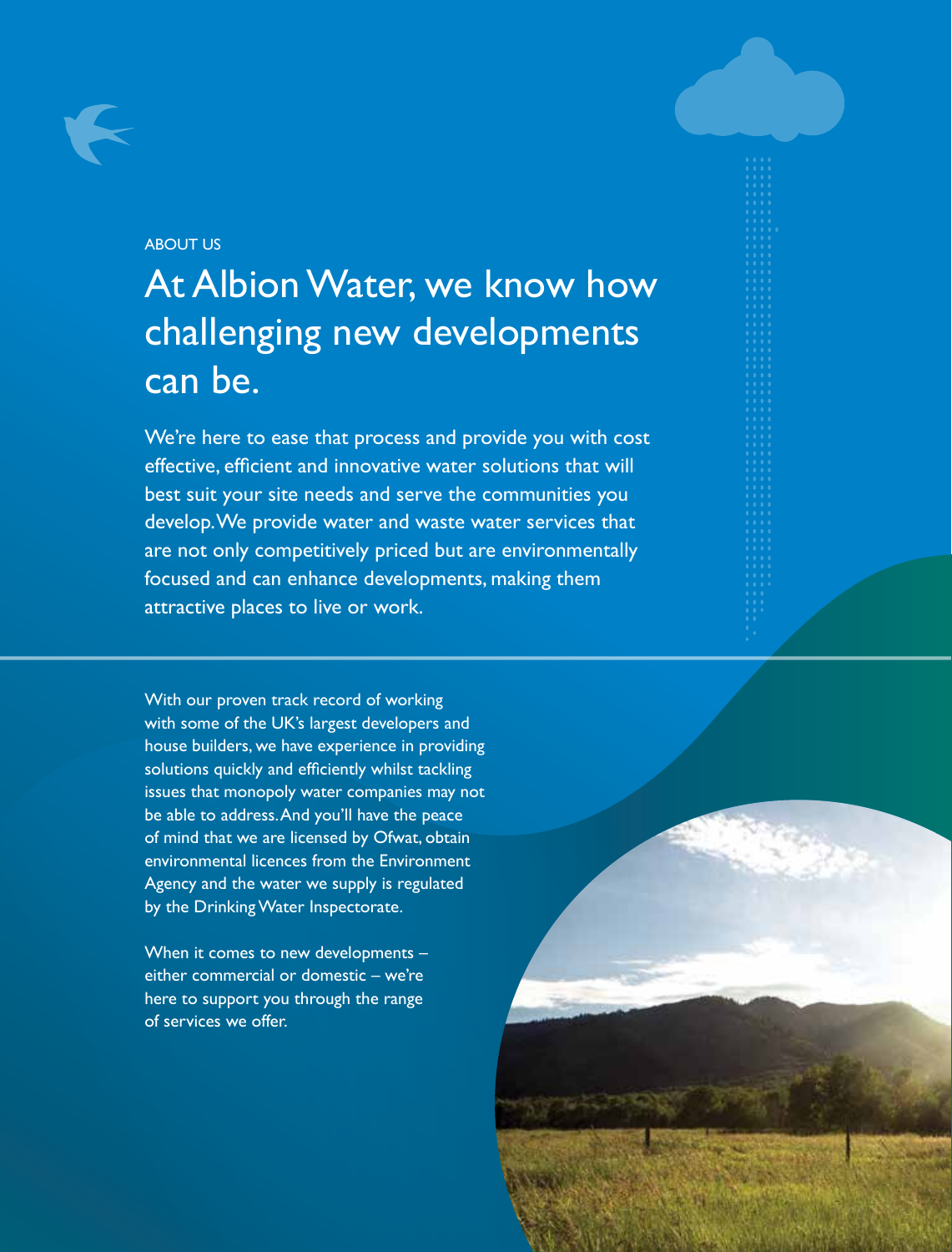### **Water networks**

We provide potable water networks for new build developments which are installed and adopted as part of our agreement. Our water networks are provided by a new appointment under the Water Industry Act 1991 where Albion Water takes over the development from the monopoly water company.

### **Modular waste water treatment**

Our modular waste water treatment systems are constructed in phases with parallel streams to support the build rate of the development. Our approach reduces upfront capital requirements and streamlines cash flows for the project. Where possible we design modular treatment systems to be low energy, low maintenance and **Waste Waste b** to compliment the local **waste** 

## **water networks**

We provide waste water connections to new developments, adopting and operating waste water infrastructure.

### **Green water treatment & networks**

We can also provide Green Water supplies to new developments which are used for toilet flushing, garden watering and vehicle washing. The water is derived from rainwater runoff and treated waste water. These sustainable supplies are provided at a reduced cost to potable water and help achieve the stringent water consumption requirements of the Building Regulations.

### **Surface water drainage & sustainable urban drainage systems (SUDS)**

Albion Water will adopt surface water systems that incorporate SUDS features e.g. water attenuation ponds. We are working with industry colleagues to ease the process of SUDS adoption and our experts are incorporating these features into our Green Water recycling schemes.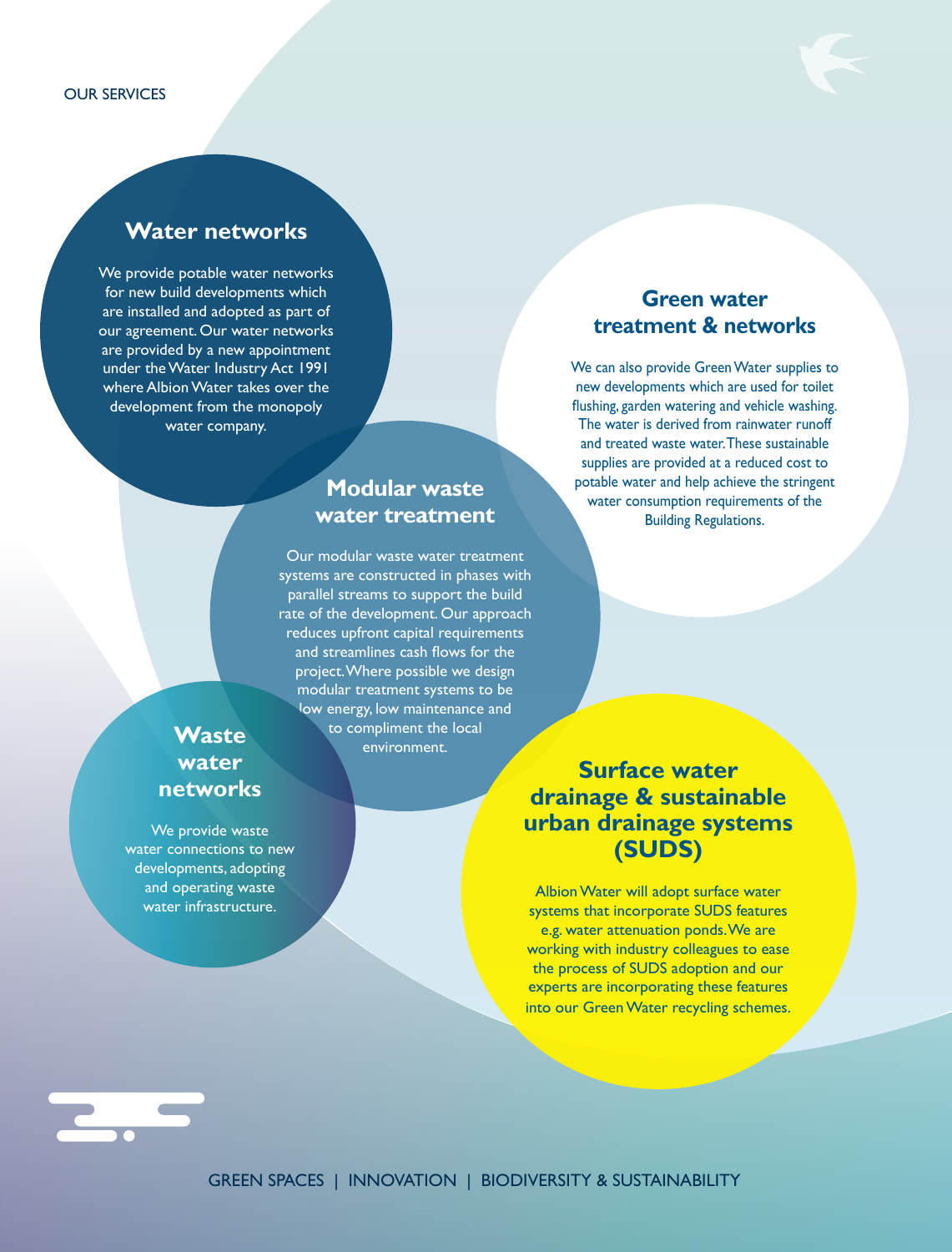# We can be the enablers for your development.

We understand the issues and constraints faced by developers and house builders and we're leading the industry in exploring new ways of providing water, waste water and environmental services in a flexible, tailored package that offers increased value.



#### WHY CHOOSE ALBION WATER OVER AN INCUMBENT WATER COMPANY?

WHATEVER THE ISSUE YOU'RE FACING, WE HAVE PROVEN EXPERIENCE OF DEVELOPING SOLUTIONS TO MEET ANY CHALLENGE. WE CAN PROVIDE:

| A flexible, open-minded                                                                                                                                        | A personal, friendly approach                                                                                                         | <b>A</b> solution that                                                                                |
|----------------------------------------------------------------------------------------------------------------------------------------------------------------|---------------------------------------------------------------------------------------------------------------------------------------|-------------------------------------------------------------------------------------------------------|
| approach to finding the                                                                                                                                        | - we are passionate about                                                                                                             | avoids high off-site                                                                                  |
| right solution for your                                                                                                                                        | realising the potential in                                                                                                            | and infrastructure                                                                                    |
| development                                                                                                                                                    | everything we do                                                                                                                      | reinforcement costs                                                                                   |
|                                                                                                                                                                |                                                                                                                                       |                                                                                                       |
| <b>Solutions that enhance the</b>                                                                                                                              | Billing to your customers                                                                                                             | Help with green                                                                                       |
| sales values of your houses                                                                                                                                    | that is guaranteed to be at                                                                                                           | space management                                                                                      |
| and development                                                                                                                                                | or below monopoly tariffs                                                                                                             | during the build                                                                                      |
| A dedicated engineering<br>and commercial team to<br>work with you during the<br>early stages of planning,<br>tailoring our services to fit<br>your site needs | A consistent water company<br>contact throughout the<br>development process -<br>a named individual, including<br>their mobile number | <b>Short and</b><br>guaranteed<br>timescales to speed<br>up your service<br><b>connection process</b> |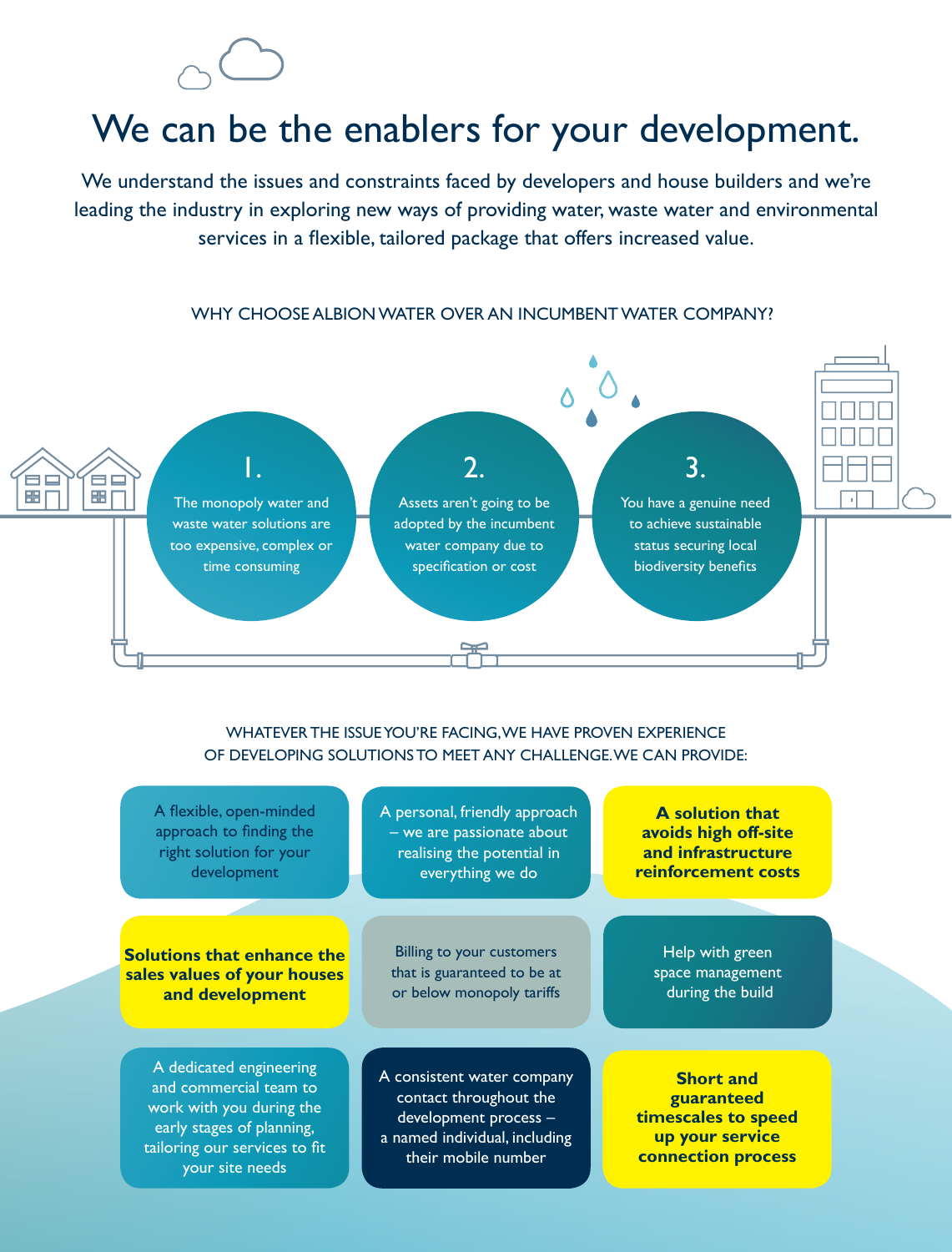CASE STUDIES

# Oaklands Hamlet

CHIGWELL, ESSEX

OAKLANDS HAMLET WAS FORMERLY OCCUPIED BY AN UNPLANNED COMMUNITY INCORPORATING VARIOUS SMALL SCALE BUSINESS INTERESTS. THE BROWNFIELD SITE IS NOW BEING DEVELOPED BY COUNTRYSIDE HOMES AND CONSISTS OF 425 NEW HOMES, AND 25 ACRES OF PUBLIC OPEN SPACE.

Countryside approached Albion Water to provide water and waste water services due to the challenging demands associated with developing the site and the experience that we could call on to establish regulated services that met or exceeded Countryside's expectations.

We are currently working with Countryside to lay the water mains and services to the development. Each house is also connected to a green water supply which is sourced from highly treated recovered water. The green water feeds the toilets and outside tap in each house and customers pay a reduced tariff for this water. We routinely inspect plumbing in each house to prevent cross connections and incoming pipes are fitted with double check valves for extra security.

We also worked with Countryside to develop the waste water system and construction of a small sewage works in a corner of the site.

has saved over £2 million and customers will also save on their water bills.

## Upper Rissington **GLOUCESTERSHIRE**

John Rissingston view Mitchell Way

UPPER RISSINGTON IS AN EX-RAF BASE WITH 350 EXISTING HOMES IN AN AREA CALLED UPPER RISSINGTON VILLAGE AND 368 NEW BUILD HOUSES IN AN AREA CALLED VICTORY FIELDS. IT WAS PURCHASED BY LINDEN AND BOVIS HOMES IN 2012. ALBION WATER WAS CONTRACTED TO PROVIDE WATER AND WASTE WATER SERVICES TO VICTORY FIELDS AND TO REFURBISH AND ADOPT THE OLD PRIVATE WATER AND WASTE WATER INFRASTRUCTURE IN THE VILLAGE, AS WELL AS THE ON-SITE SEWAGE TREATMENT WORKS.

We began by replacing the leaking water supplies to private customers in Upper Rissington village, removing the old pumping station and abandoning the reservoir. This resulted in a total reduction in demand of 750,000 litres per day.

We also installed Automated Meter Reading technology across the site where possible, which can allow us to use real time data to track Through Albion susage and spot gradual or sudden changes in water use.

> Local woodland and wildflower meadows were also adopted by Albion Water to be managed as sustainable ecological resources or public open space and we continue to grow community engagement through the green spaces in and around the site.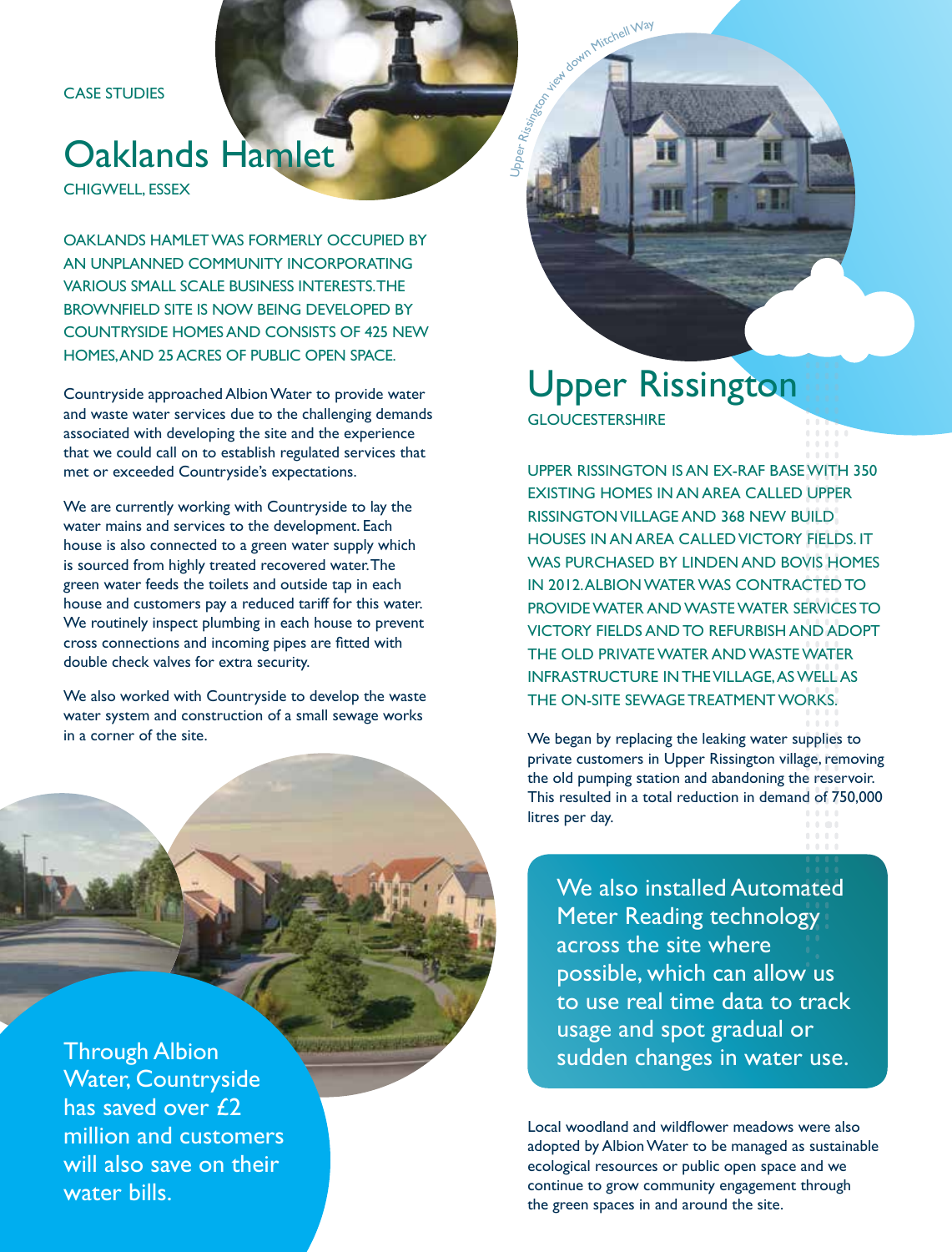# Knowle Village

**HAMPSHIRE** 

KNOWLE VILLAGE IS SITUATED ON THE SITE OF AN EX-NHS HOSPITAL WITH 750 NEW HOMES. IN JULY 2009, WE PIONEERED AN INNOVATIVE SOLUTION FOR WASTE WATER SERVICES AT THE VILLAGE.

Working in partnership with the developer Berkeley Homes, water industry regulators and local residents, we secured an inset appointment to provide waste water services to the village which not only set prices below that of the local monopoly provider, but maximised the use of existing assets, minimised the carbon footprint and enhanced the site's biodiversity.

The Knowle model is now tried and tested and offers a practical way forward for domestic or commercial developers seeking a sustainable solution which avoids a high capital expense, high carbon connection to local water, waste water and flood management infrastructure.

Approaching 10 years on, we have succeeded in our ambition to efficiently manage the waste water assets, facilitate highways adoption, improve treatment resilience, minimise our carbon footprint and enhance biodiversity. Going one further, we have also kept average household bills below those originally predicted.

AVOID A HIGH CAPITAL EXPENSE

**CUSTOMER** WILL SAVE ON WATER BILLS

£2 MILLION COST SAVING

750,000 LITRES SAVED PER DAY